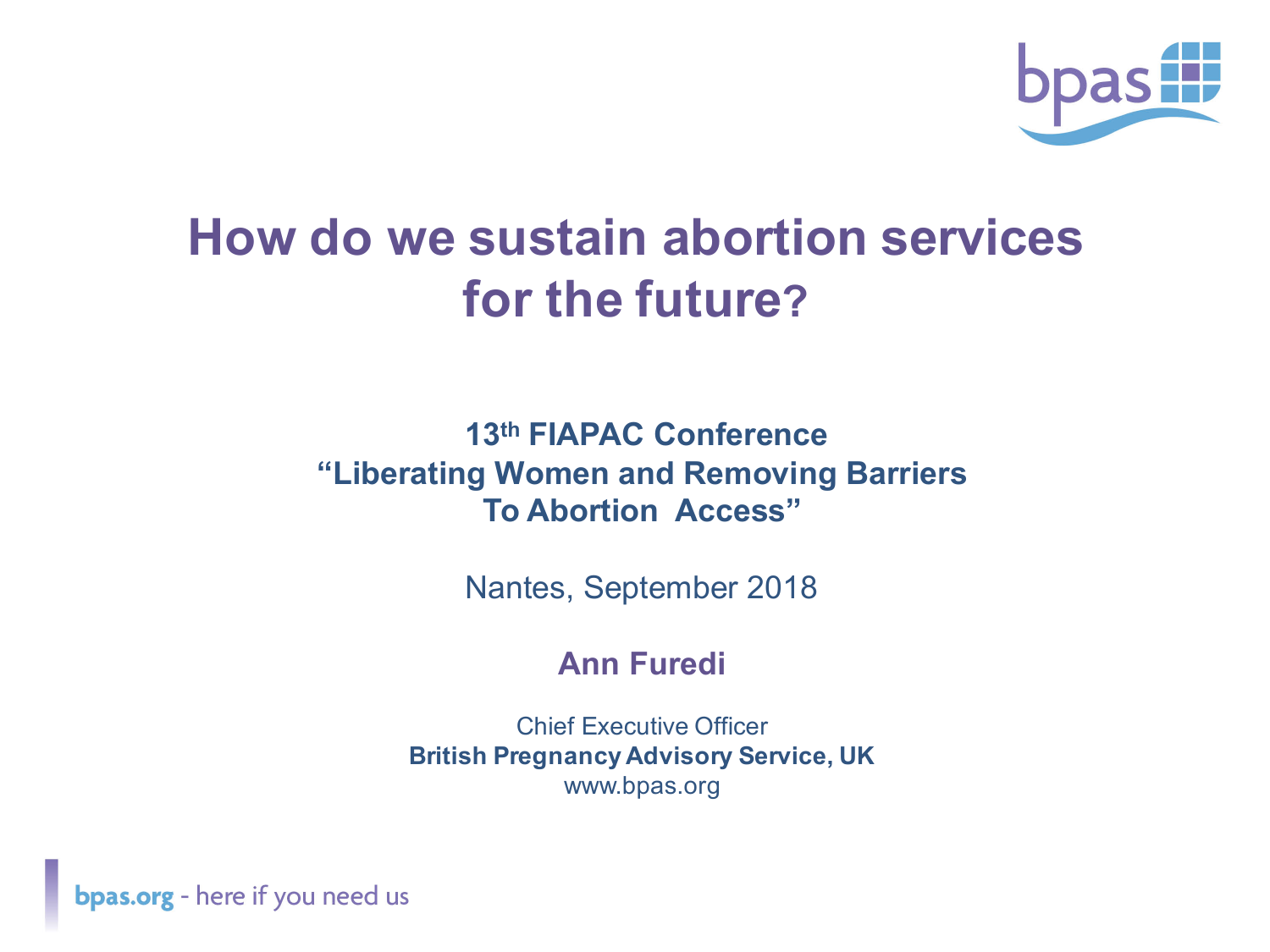

### **Evidence shows when abortion is legal & regulated ...** abortion is safe and necessary

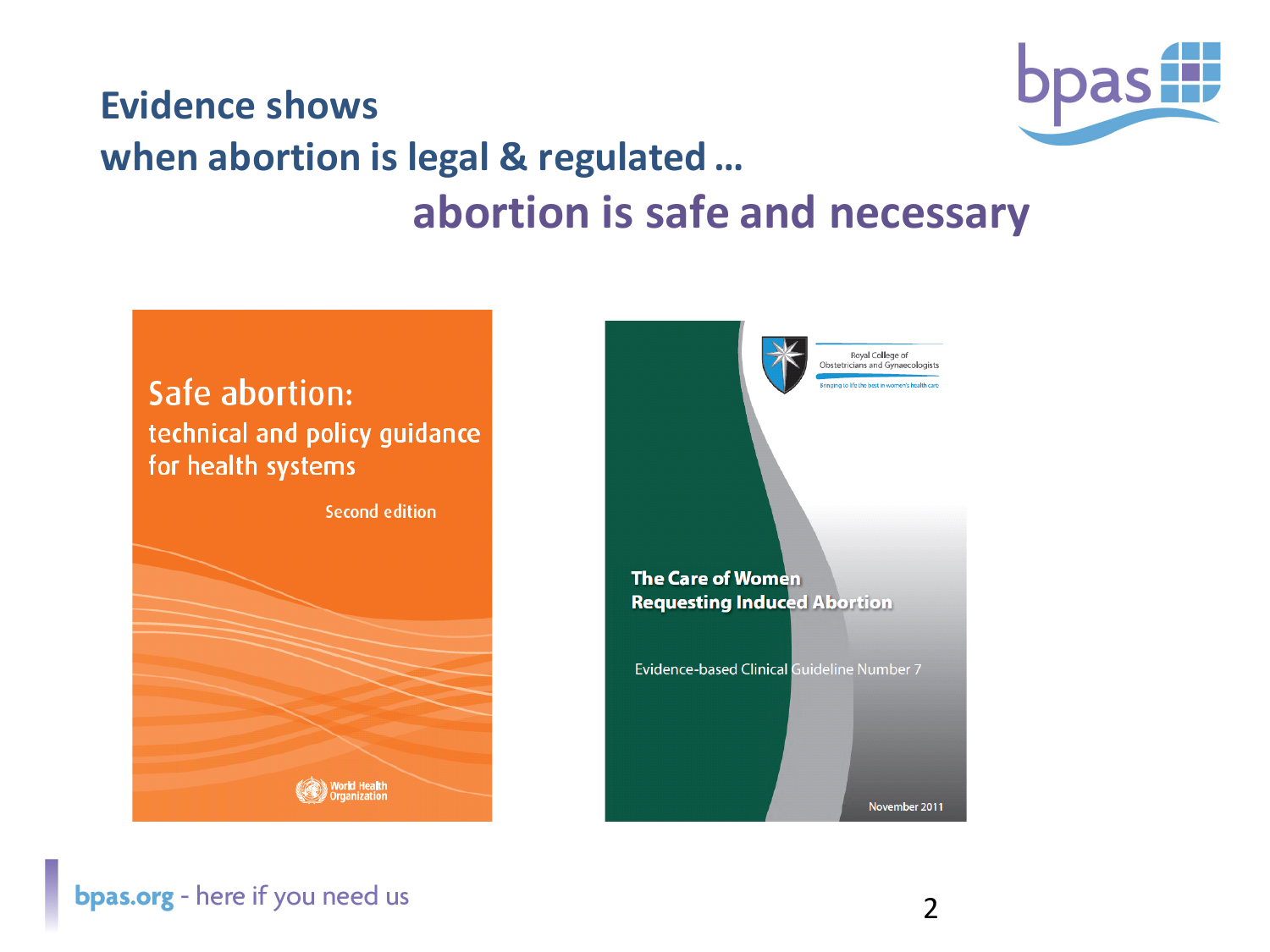# But clinical evidence isn't enough to combat opposition



**To many – even those who believe abortion should be provided – it is more than just another medical procedure**

**Times when we must challenge** 

**– such as when morally driven laws/regulations undermine treatment.**

**Doctors are not just technicians who just follow guidelines, and many of us don't want a society where they are compelled to do that.**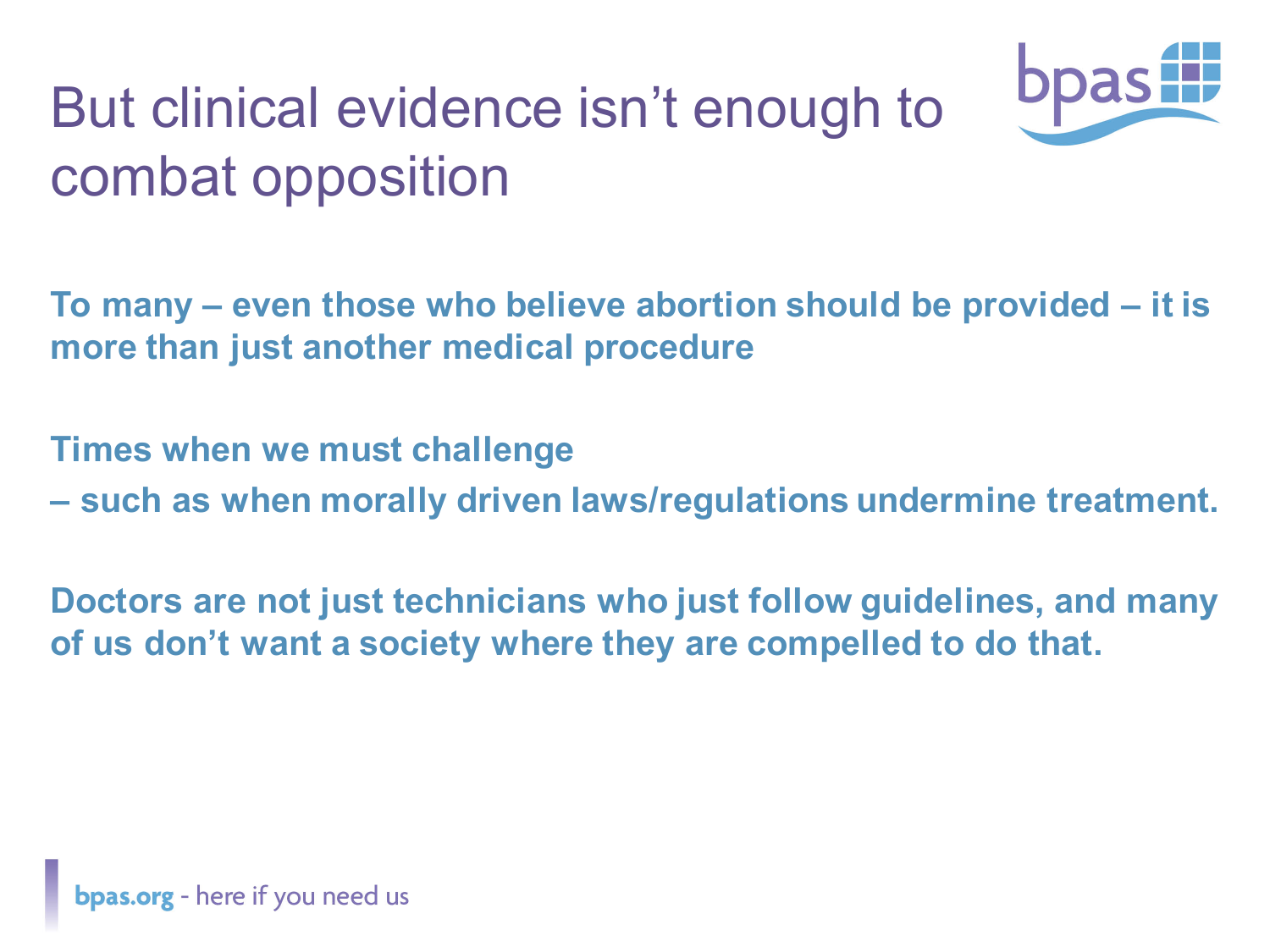

**Challenge #1:** 

**to motivate, train, and enable those who are willing to provide this essential care and have a conscientious commitment to delivering services**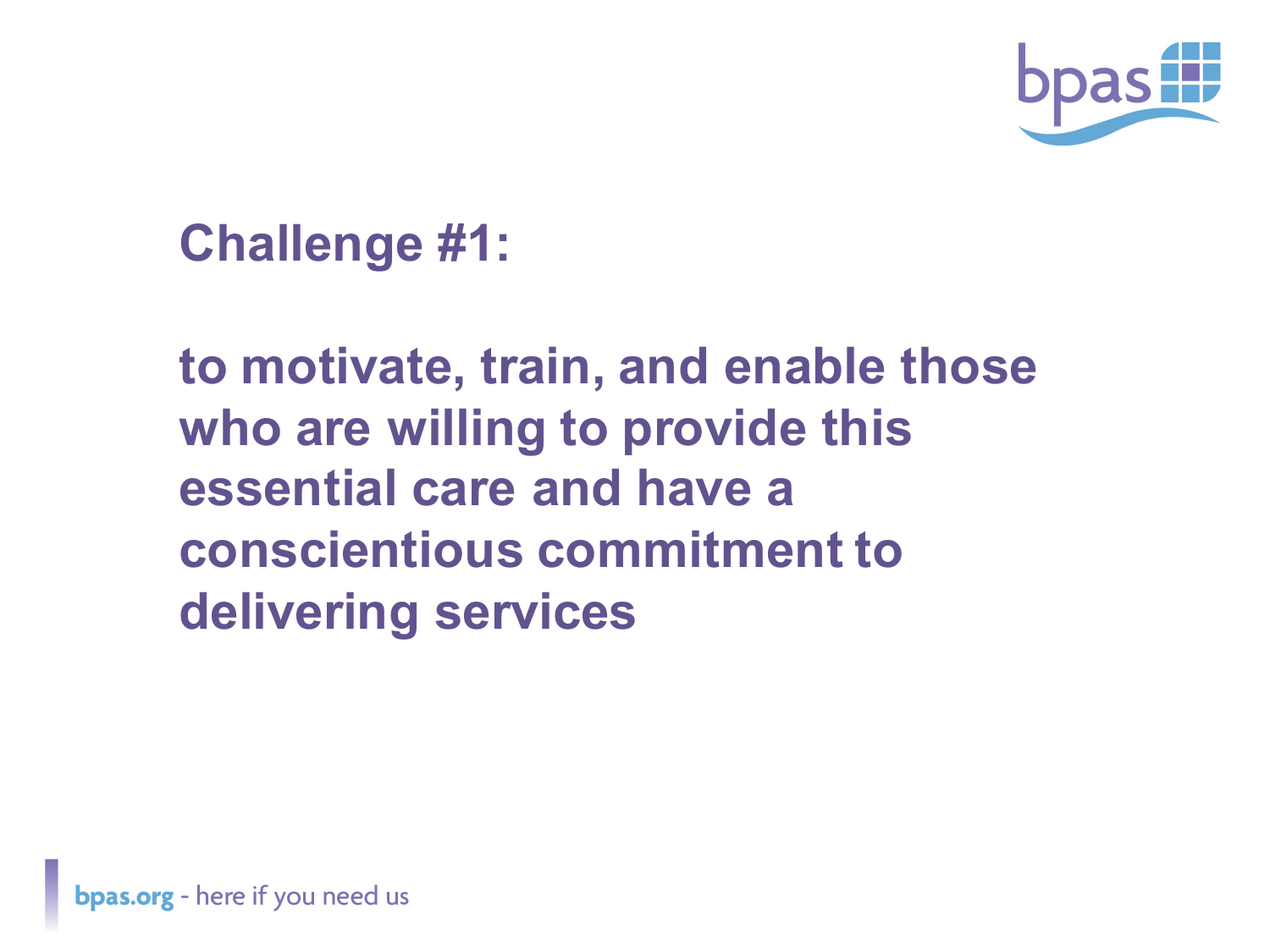## **Challenge: to motivate, train and enable**



**Successful examples such as the UCLA Ryan Fellowship programme.**

**But – need to stretch our imaginations**

**Search for people who want to do this work (nurses, midwives, pharmacists)**

**Embrace new technologies that help make us redundant** 

**Confront our insecurities about what abortion could look like in a world where it is truly decriminalised.**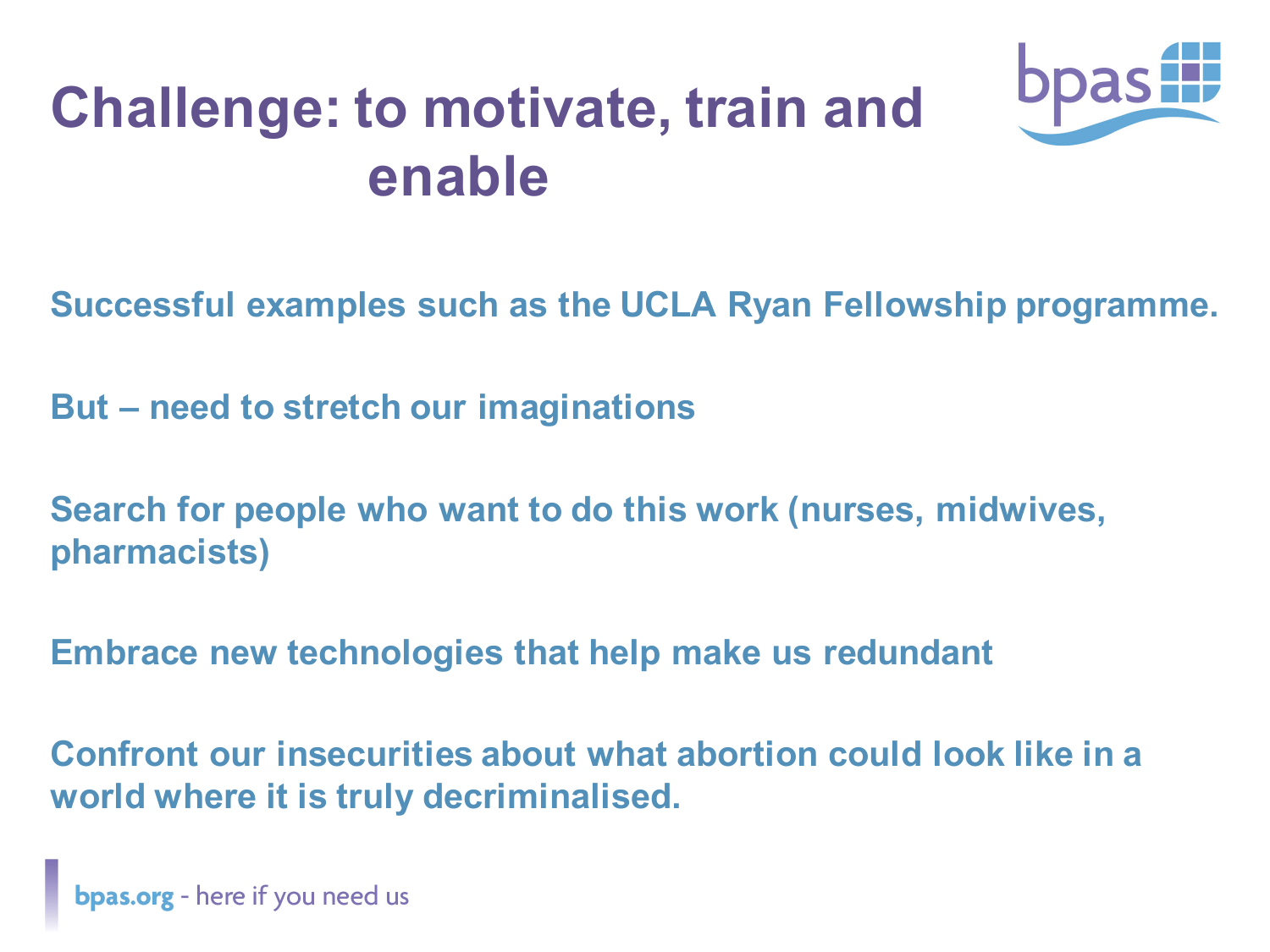

## **Challenge #2;**

## **to sustain our family of providers, not all of whom may be like ourselves or who the politics and views that we might wish them to have.**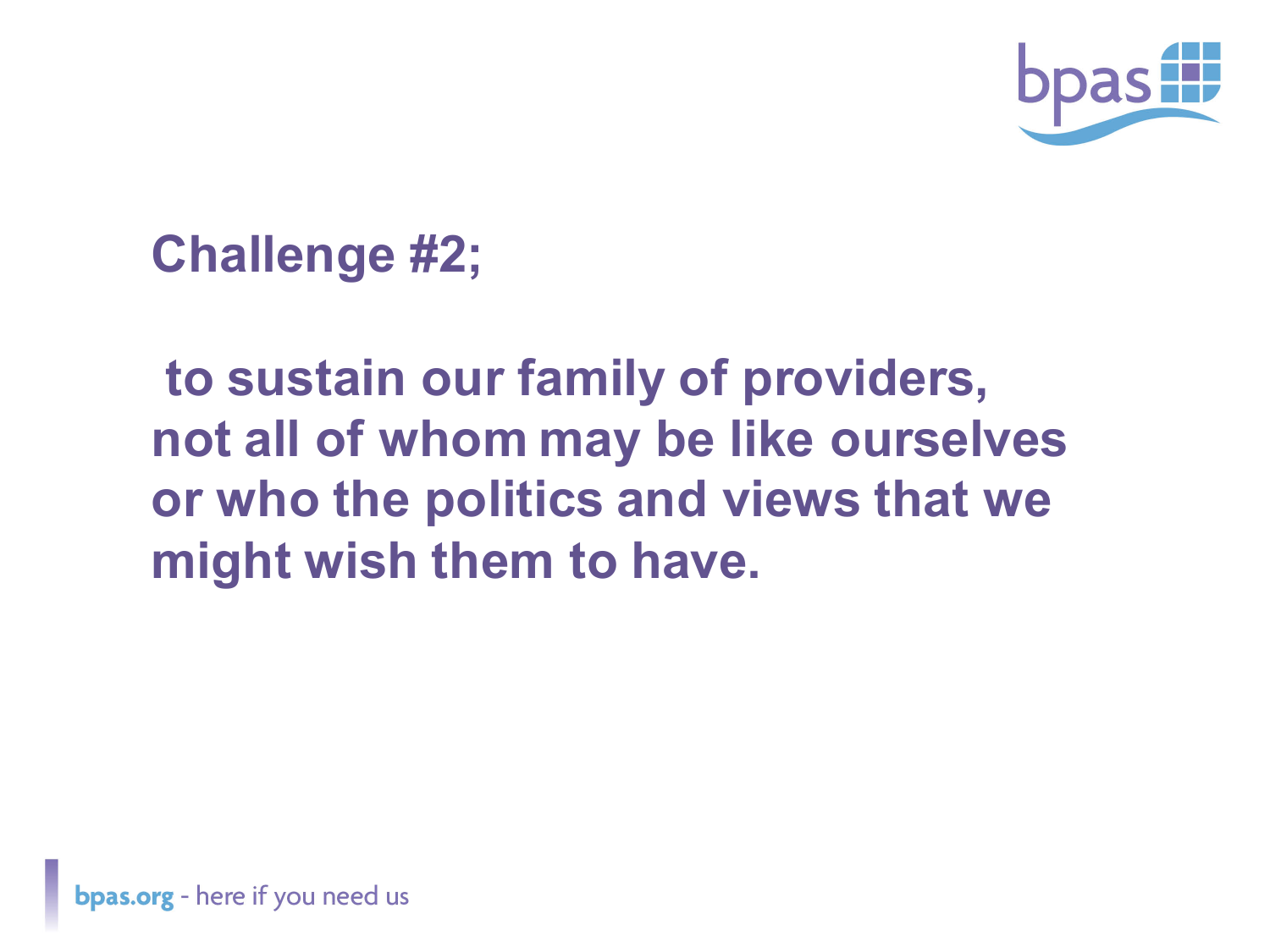

## **Challenge to sustain**

**We need to sustain and value those with experience who have:**

- **won the battles of the past,**
- **treated the difficult cases,**
- **managed their way around the regulations,**
- **given their entire working lives to the service of our movement and women.**

**We are a family – and some relatives are difficult and have different values**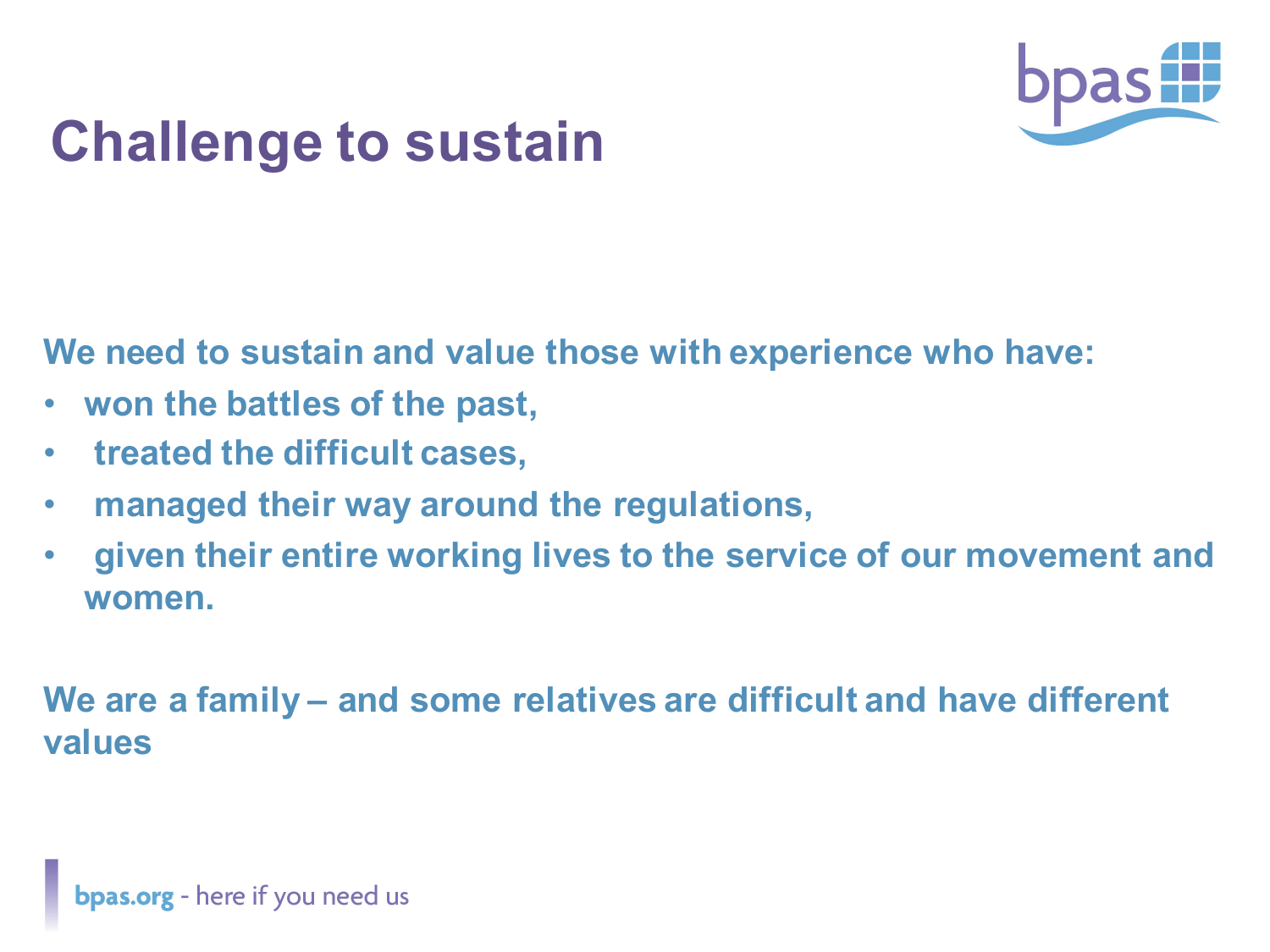

**We support womens autonomy, and the reproductive choice that is part of that, because they must be authors of their own life stories.**

**We trust women to decide because we know they are capable of making those hard decisions.**